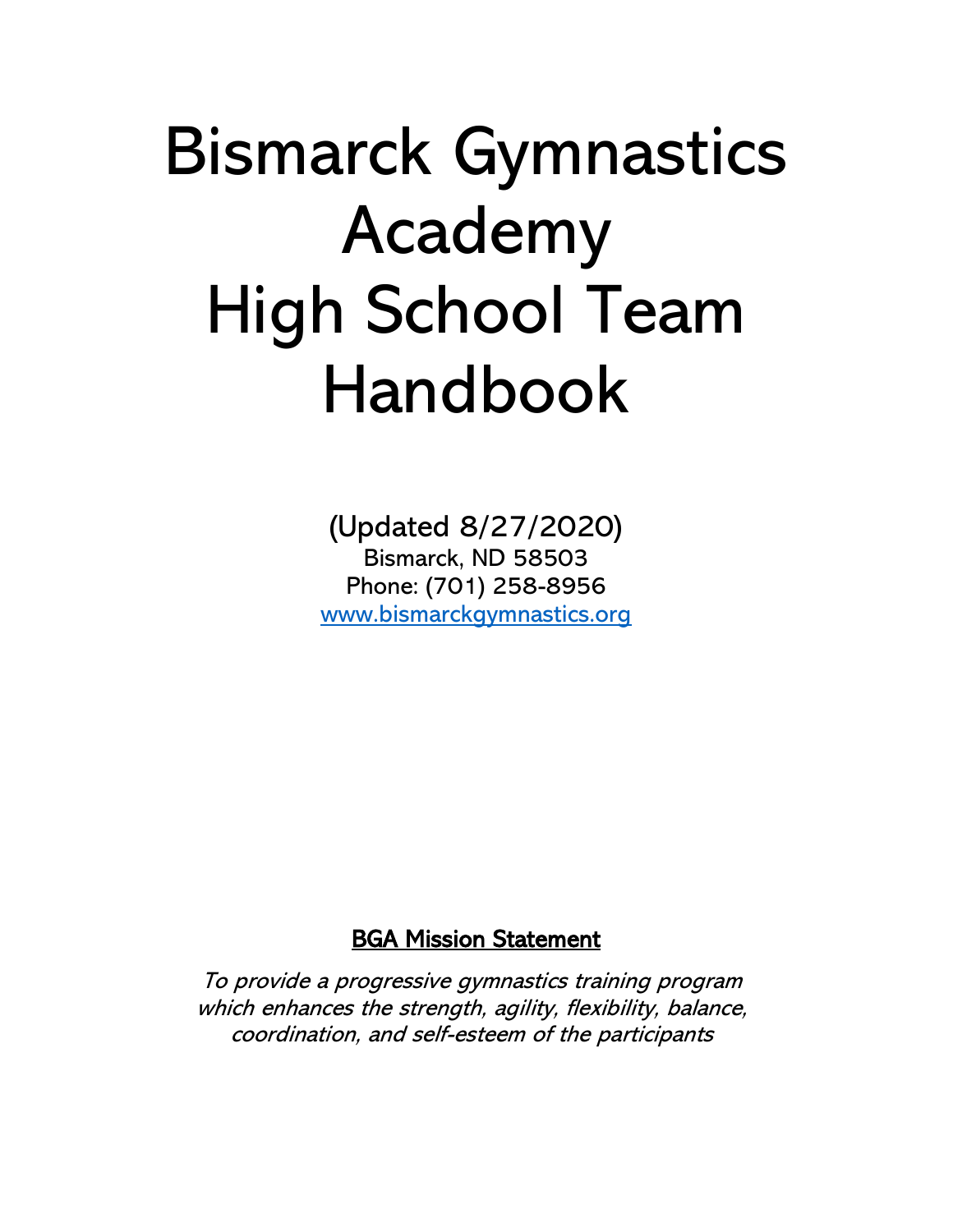# TABLE OF CONTENTS

- 1. Athlete/Parent Commitment
	- o Training Philosophy
	- o Athlete Practice Rules
	- o Parent Commitment
- 2. High School Program
	- o Team Selection
	- o Workout Overview
	- o Injuries
	- o Private Lessons
	- o USAG Drop Back Rules
- 3. Tuition and Additional Fees
	- $\circ$  Tuition fee
	- o BGA membership fee
- 4. Policies and Procedures
	- o COVID-19 Rules
	- o Attendance Procedure
	- o Lockers/Snacks Procedure
	- o Phone/Personal Electronics Procedure
	- o Discipline Procedure
- 5. Coach/Gymnast/Parent Triangle
	- o Information
	- o Danger Signs
	- o Consequences
- 6. Bullying Policy
- 7. Social Media Guidelines
- 8. Team Contact Information
- 9. Team Commitment and Signature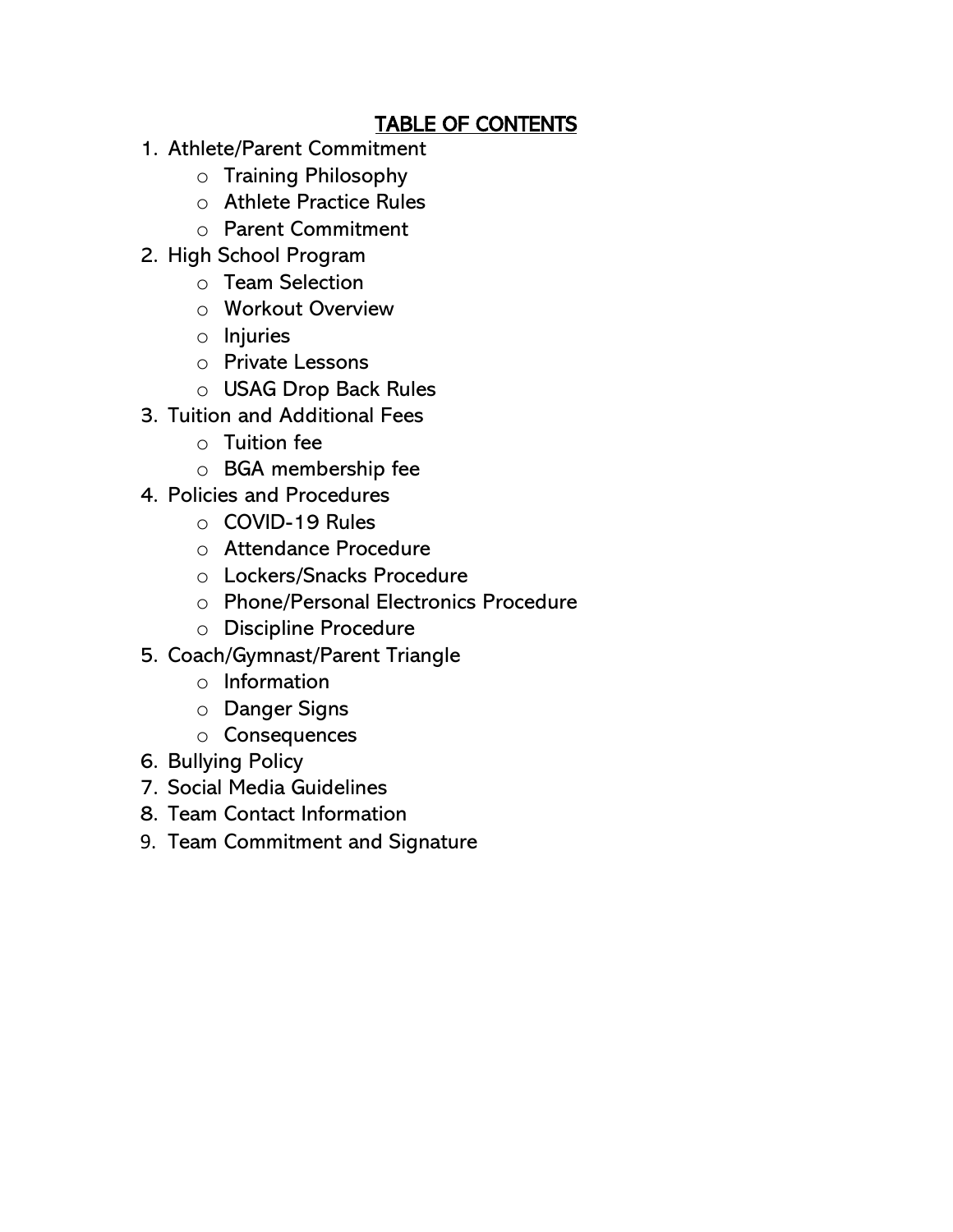# 1. BGA TRAINING PHILOSOPHY

\*Self-Discipline

- \*Knowing what must be done to achieve a goal
- \*Self-Motivation
- \*Working hard because you want to
- \*Time Management
- \*Getting more done in less time
- \*Respect for: Teammates, Judges, Coaches, and Yourself
- \*Sportsmanship

\*Playing by the rules, winning, and losing

\*Dedication

- \*Staying focused on goals
- \*Leadership
- \*Setting a good example
- \*Teamwork & Cooperation
- \*Supporting teammates through a positive attitude

# Athlete Practice Rules

- 1. Leotard and ponytail are required to participate in practice.
- 2. NO jewelry (only small earrings are allowed)
- 3. NO complaining/talking back to coaching staff
- 4. NO messing around
- 5. NO swinging on the rope
- 6. Land on feet, back or side in the Pit. Do not land on head.
- 7. One gymnast at a time on the Tramp
- 8. Be respectful to all teammates and coaches
- 9. No talking when it is your turn on events
- 10.Work hard every day and be on your best behavior
- 11.NO sweatpants/sweatshirts during warm-ups
- 12.Use hand sanitizer after every event

# Parent Commitment

- 1. Make sure gymnast attends all regularly scheduled workouts, meets, and special functions.
- 2. Auto Payment must be set up with the Administrative Coordinator before participating in practice. All fees must be current. If an account or fee becomes delinquent, a suspension from practice or meets will occur until the outstanding balance is paid.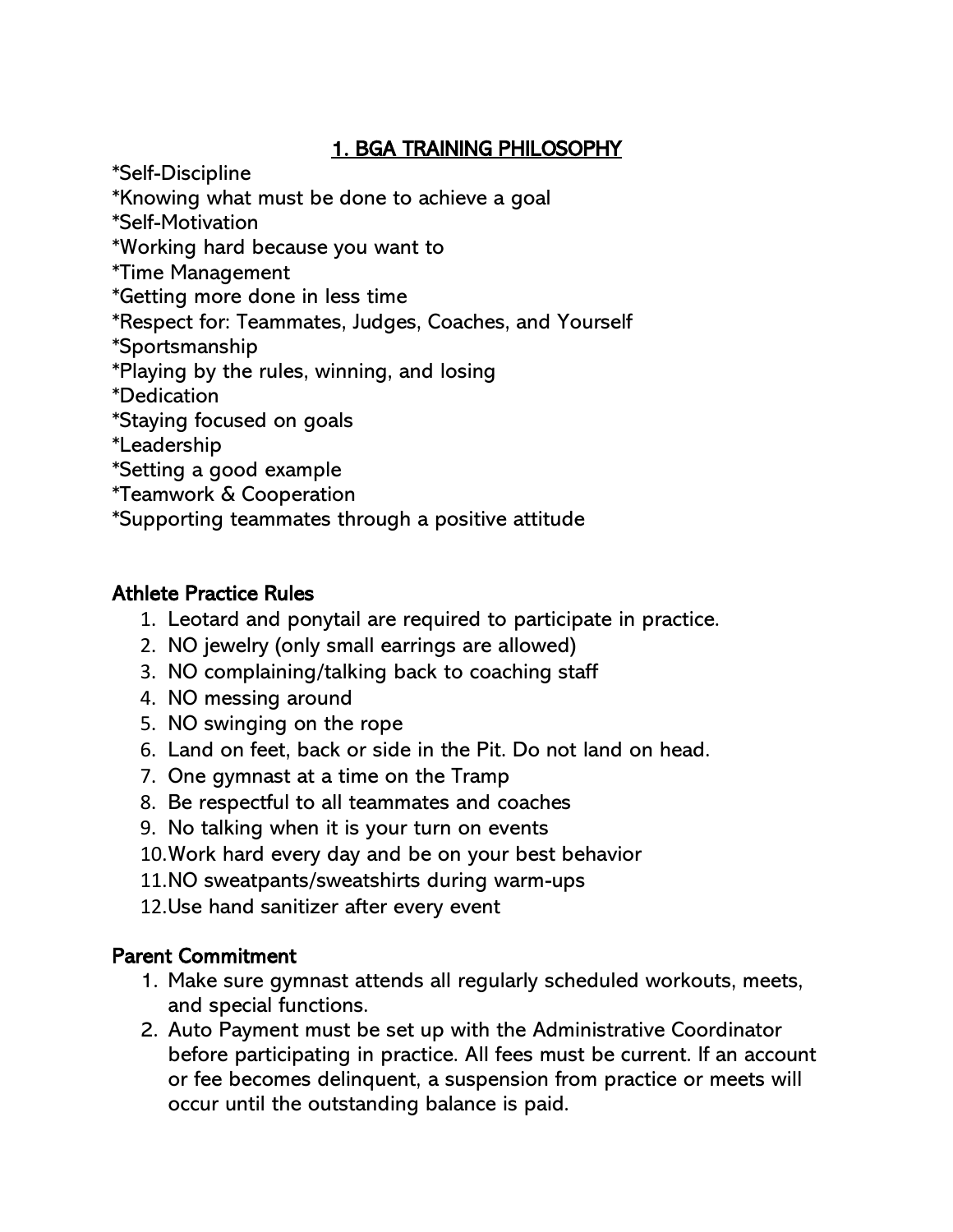- 3. Communicate with the coaches about any issues.
- 4. Check the team app and email regularly to stay current with team activities.
- 5. Make sure a valid email address is provided and that you are set up to receive emails from us through iClassPro.
- 6. Volunteer and Donation requirements are mandatory for all team families at the Zeigler Meet.
- 7. Information specific to each fundraiser will be sent out to team members at the beginning of each fundraiser. It will define the type of fundraiser and minimum expectation to be met by each gymnast. Each family will have the option to participate in the fundraiser or make a donation in lieu of participation.

# 2.High School Program

#### Team Selection

All gymnasts interested in competing in Bismarck Public Schools gymnastics program must be in or entering7thgrade or higher. Everyone is welcome to join if within these grade guidelines.

#### Workout Overview

Workouts consist of a flexibility and strength period, as well as individual event rotations ranging in length from 30 minutes to one hour. The rotation and training schedule are predetermined by the coaching staff. We understand a gymnast may compete in another sport, and we support it, while making sure the athlete and parents realize missing valuable practice time may not allow the gymnast to progress at the same rate as her teammates. To reach a highly competitive level, gymnastics cannot take a "back seat" to any other activity. Consistent attendance must stay on team, regardless of extra activities. We do reserve the right to cancel practices as we believe necessary. Please remember that the practice calendar and your payment schedule are based on a 48-week year.

#### Private Lessons

Private Lessons are designed to improve on or learn specific skills. They are available if a gymnast would like more gym time to help catch up on or improve specific skills. Private lessons are also available to clean up and perfect routines. A coach will also recommend a lesson if a situation does arise. Please visit the Private Lessons tab on our website or contact the coach for more information.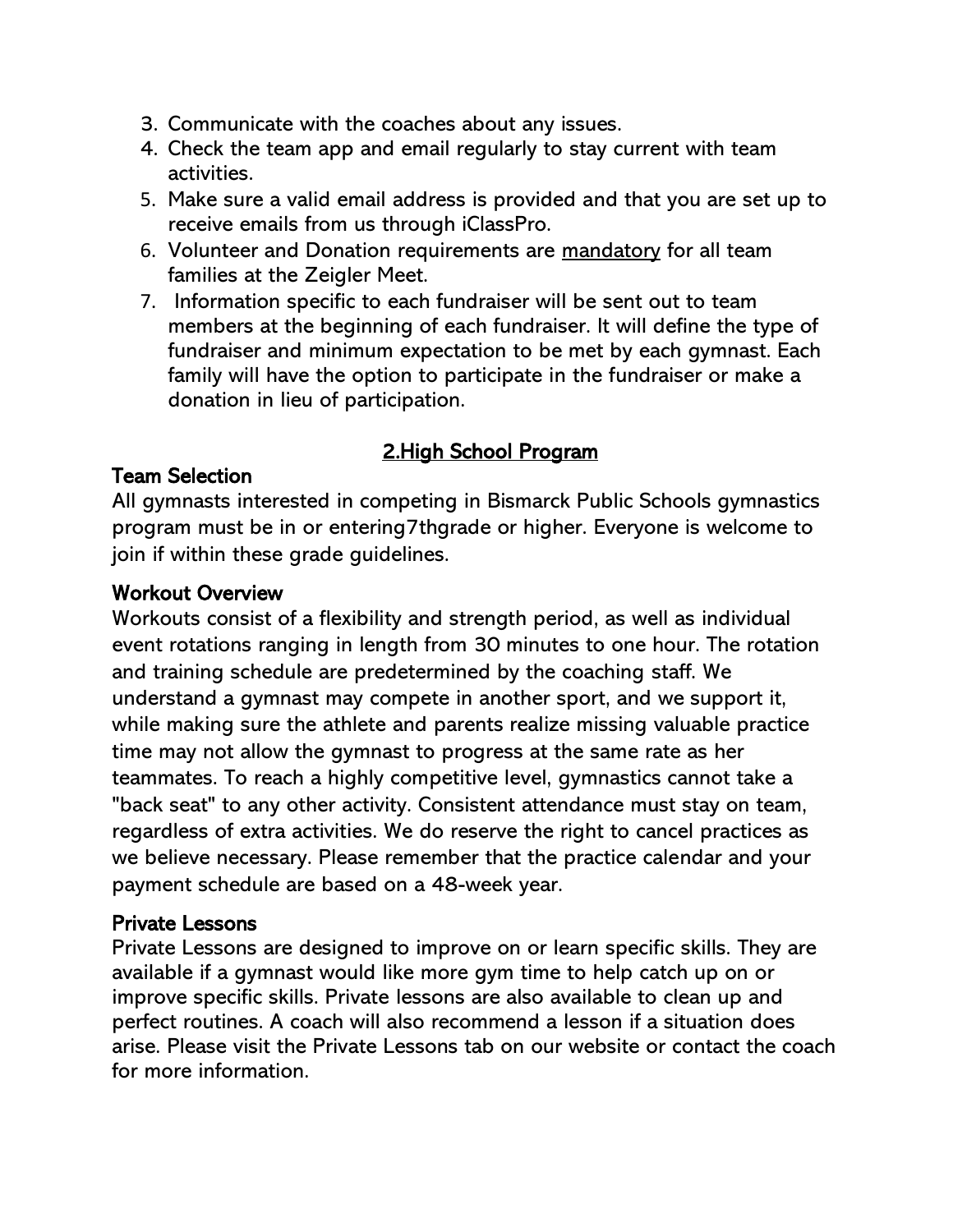# USAG Drop Back Rules (USAG Rules and Policies pg. 79-80)

1.An athlete may opt to "bump up" and attempt to compete at the next level with the opportunity to "drop back" to their previous level by the declaration date of February 1st. All athletes must declare the level at which they wish to compete for the remainder of the season by February 1st. If an athlete competes in a Qualifying meet after February 1st, they must stay at (or above) the level at which they competed for the remainder of the competitive season. If an athlete does not qualify to state, she may petition to drop back to her previous level for the start of the next competitive season.

2. Once an athlete competes in the State Championships, she is not allowed to drop back. Valid reasons would be considered by the State Administrative Committee (for Levels 7 and below) or the Regional Administrative Committee (for Levels 8, 9 and 10) for dropping back an athlete who has competed in a State Championships. Exception: Mobility is allowed back and forth from Levels 5 and 6 without going through the petitioning process.

a. These reasons would include injury, illness, or other extenuating circumstances that would have prevented the athlete from continuing to train at the level at which she had previously competed.

b. If a valid reason does exist, the athlete would be able to drop back only one NUMERICAL level (i.e. competed Level 8, permission to drop back one numerical level to Level 7).

3.Gymnasts that wish to compete in the USAG program and the High School program will be required to participate in the USAG practices with Bismarck Gymnastics Academy outside of the High School program season. These gymnasts will train at their USAG level in the High School off-season. Optional level gymnasts will be allowed to use the same routines for USAG and High School if the routine meets the requirements of each program. Compulsory level gymnasts will need to learn their compulsory level routine for USAG as well as a High School routine. Compulsory level gymnasts will be required to maintain knowledge of their USAG routine to return to USAG competitions at the conclusion of High School season.

# 3.BGA TUITION FEE RULES

- Tuition is billed monthly
- BGA bills on a 48-week year tuition policy, which accounts for gym closures. There will be no prorating of tuition. If you have justifying circumstances, please talk to the Administrative Coordinator.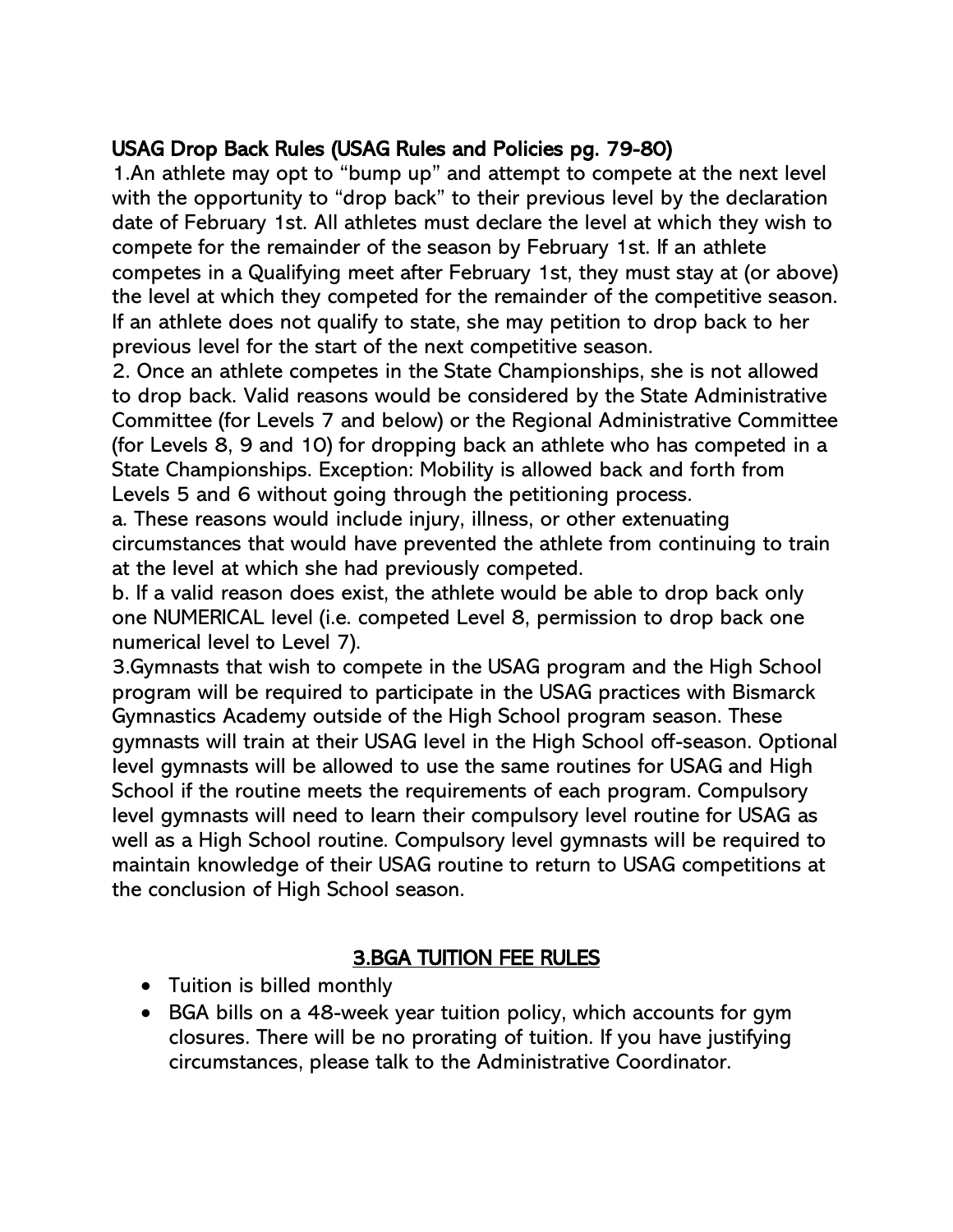- Tuition will be billed to your online Parent Portal on the 15th of the previous month and due on the 1st of the practice month.
- Tuition payments will be taken out on the  $1<sup>st</sup>$  automatically. Other charges i.e.: meet fees, uniforms, team photos, etc. will need be paid manually by logging on to your parent portal.
- If you wish to manually pay for your tuition you must contact the Administrative Coordinator to turn off the auto pay option.
- A late fee of \$25 will be assessed to any accounts not paid in full by the 9th of the month.
- Any balances over 90 days will result in suspension of membership until paid in full.
- Once the month begins, no refunds will be issued except for an extended injury stopping ability to attend practice. A doctor's note will be needed. If able to attend and continue with conditioning/strengthening and team bonding, no refund will be given.
- If discontinuing participation, a written notice must be given to the BGA office 2 weeks prior to the next billing cycle.
- Those taking part in other sports must report their practice schedule to their perspective Head Coach as soon as it becomes available.

# BGA Membership

The annual membership fee is \$30. Team members will all be on the same membership billing schedule. New team members will be aligned to this date as well. If you had paid a membership in the past 12 months, your last charge will be prorated to match this date and the credit applied to the membership charged July 1, 2020.

# 4.BGA POLICIES AND PROCEDURES

#### COVID-19 Rules

Prior to arrival at BGA:

• Please perform wellness and temp checks prior to arrival at BGA. Do not attend if you or your child are exhibiting symptoms of COVID-19, have been exposed to such symptoms, or have traveled in the last 14 days.

• Athlete's hair must always be pulled back and proper gym clothing to worn.

• Everyone will be required to sanitize hand upon entrance into the facility (please use restroom at home to decrease volume in the restrooms).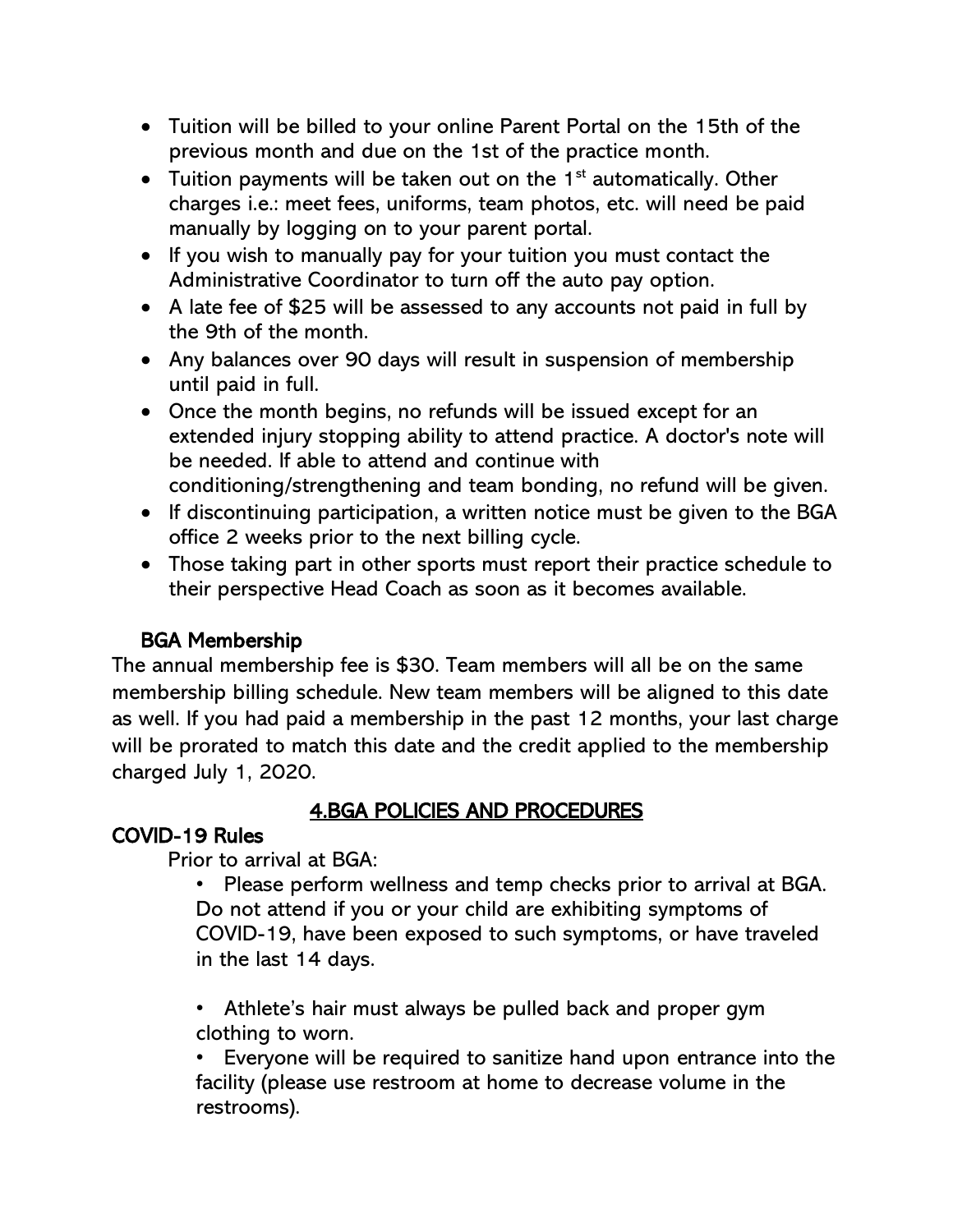• Please bring a personal bag/ backpack containing your own water bottle, grips, room for shoes and any outside clothing.

• Please come to the gym dressed for class (your outside clothes and shoes will go into your backpack).

• If proper, please educate your child on what physical distancing looks like (how to stand six feet apart, sneeze/ cough into their elbow).

• Please arrive 5min. prior to practice and be prompt on pick up to avoid unnecessary crowding in common spaces.

• For the time being, only one parent will be allowed in the facility with their child at a time.

On arrival to BGA:

• Students and 1 parent will be needed to sanitize hands on entrance to BGA.

• They will place backpacks in designated physical distancing intervals (remove shoes and outer clothes and place in backpack).

• Athletes will line up on markers and wait for instructors to lead them into practice.

• Please practice physical distancing in our lobby and bleachers. Areas are marked at 6 ft. apart for your convenience.

• All gymnasts and family members will enter at the back door (next to the garage door), follow pathway and arrow signs while in the building, and exit out the front door.

• Students and parents may have their temperature checked upon arrival.

During Practice:

• Instructor to student ratio will be adjusted to support physical distancing.

Students may choose to wear masks.

• Students will be touching common surfaces throughout practice (bars, beams, mats).

• Lesson plans will be modified to omit partner/ spotting activities and limited use of props.

• Stations and events will be adjusted to allow for physical distancing.

• No spotting will be administered. All instruction will be given with verbal feedback.

• Porous surfaces (the pit) will not be used at this time.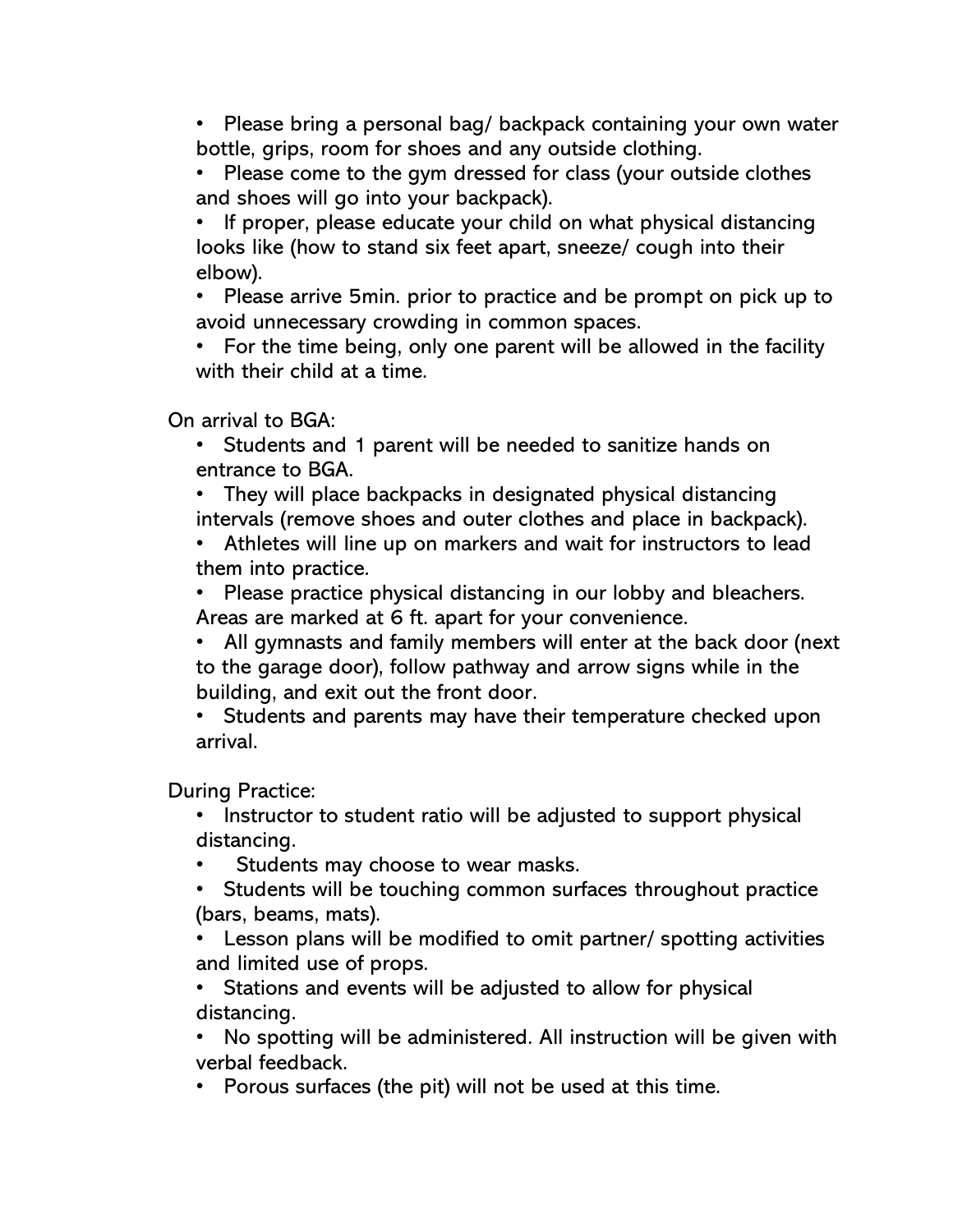• Chalk bucket will be removed. BGA will supply individual options for chalk use to avoid crowding in small areas and possible cross contamination.

• No make-up classes will be offered for the time being.

After Practice:

- Gymnasts will wait outside (weather allowing) at physical distancing markers for parent pick up (please arrive promptly at the end of practice)
- Sanitizer will be provided for exiting the facility
- Students and parents will be encouraged to wait on physical distance markings and exit BGA in an organized and considerate manner.
- Employees will disinfect all common areas and used surfaces between each practice to get ready for the next group.
- Please exit the facility promptly after practice to allow for proper cleaning/ sanitizing to ensure safety for the next practice.

#### Training Attendance

- 1. The gymnasts are expected to attend all practices; however, the coaching staff understands that there can be conflicts with practice times (school events, schoolwork, conferences, special events, family events, family vacations, and sickness). When a gymnast misses too many practices, they fall behind and lose track of their competitive goals. It is also detrimental to the rest of the team, as it slows the progress of the gymnast's group.
- 2. If a gymnast is ill and/or contagious, she should stay home and recover. a. A gymnast will not be allowed to train if she appears ill b. Illness and "feeling bad" are different things and training through a difficult day is essential to learning to deal with mental adversity
- 3. Gymnasts are expected to show respect to their coaches, all other gym staff, and team members always

a. A negative attitude is detrimental to the entire team and will not be tolerated

b. Older gymnasts are expected to set a good example for younger gymnasts

4. Gymnasts are expected to want to improve. This includes an understanding that not every aspect of gymnastics training is meant to be fun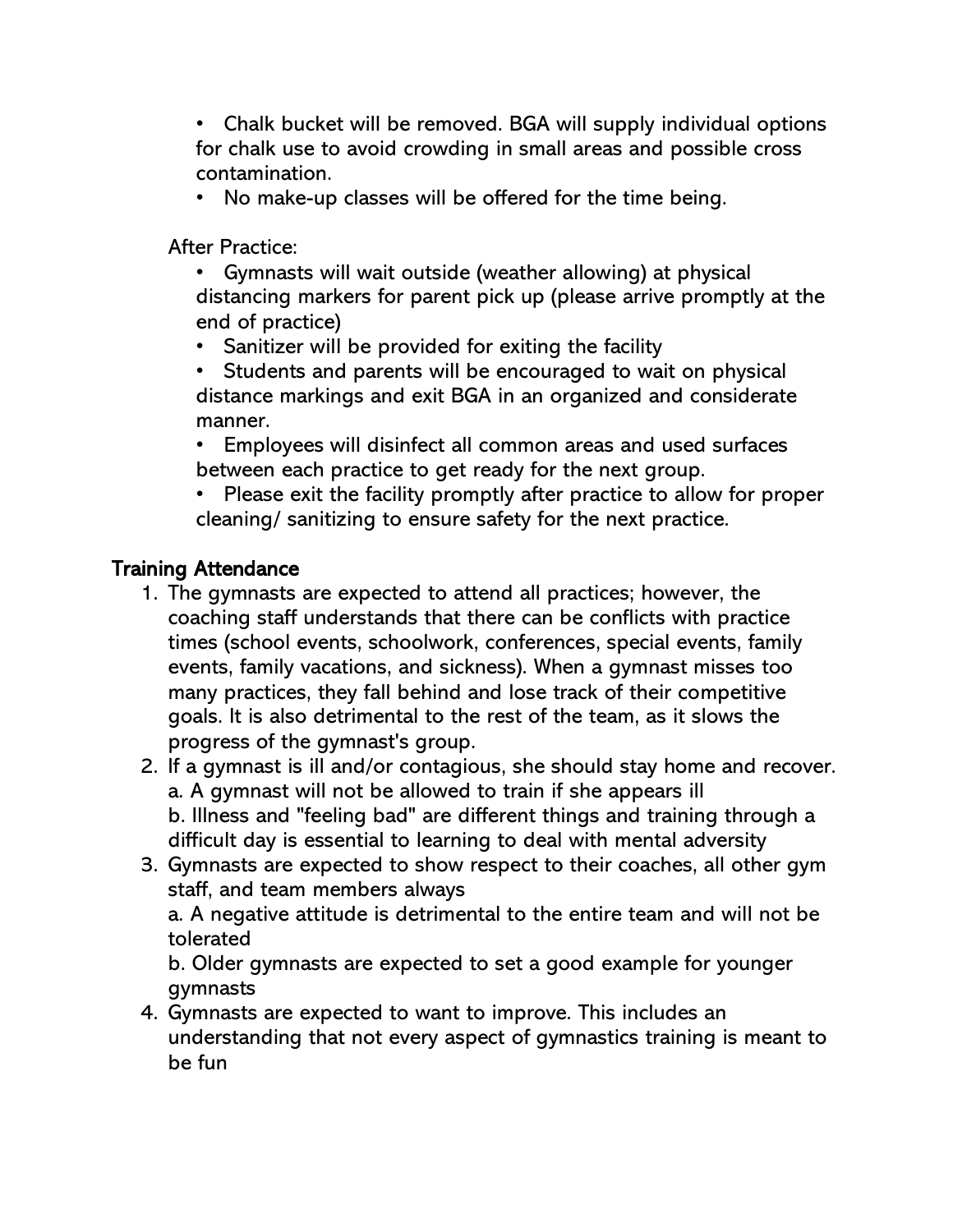- a. While we try to make practice as interesting as possible, some aspects of the sport are very strenuous and sometimes uncomfortable (e.g. Conditioning & Flexibility)
- 5. Gymnasts must show a level of discipline while training
	- a. Gymnasts are always expected to focus on performing to the best of their ability. Socializing during training is not acceptable, as it breaks focus and makes for an unsafe training environment.

#### **Lockers**

Every team gymnast will be assigned a locker in which to place her belongings while at practice. Athletes are encouraged to be mindful of their belongings and the space the items occupy in and around the area. Please keep this shared space tidy and be respectful of your neighbor's belongings. BGA is not responsible for any lost or stolen items. Please leave valuables at home!

• Required items to leave in locker: deodorant, tennis shoes, water bottle, hair ties/bands & practice attire.

#### Cell Phones/Personal Electronics

All athletes must place their cell phones or other personal electronics in their cubby at the beginning of each workout to prevent unnecessary phone calls/texting during practice hours. Phones will not be allowed out onto the gym floor during practice time except when allowed by a coach (for necessary communication with a parent, appropriate video recording of skills, etc.). If a parent requires to contact their athlete during practice hours, they must call the office to leave a message for their athlete (or athlete's coach) or to speak to their athlete in an emergency.

#### Snacks/Hydration

Athletes need to practice proper nutrition. Please send healthy nourishing snacks for your gymnast to eat after school, before practice, or during snack break. Any team practicing longer than 3 hours will be given a short snack break mid-workout in order to refuel their bodies. Every athlete should come with a water bottle. No liquids other than water will be allowed on the practice floor. Snack cards are available for \$10 in the office. These cards are great to have during snack break or after school as we offer a wide variety of healthy snacks to pick from. Cards will be kept at the front desk for your convenience.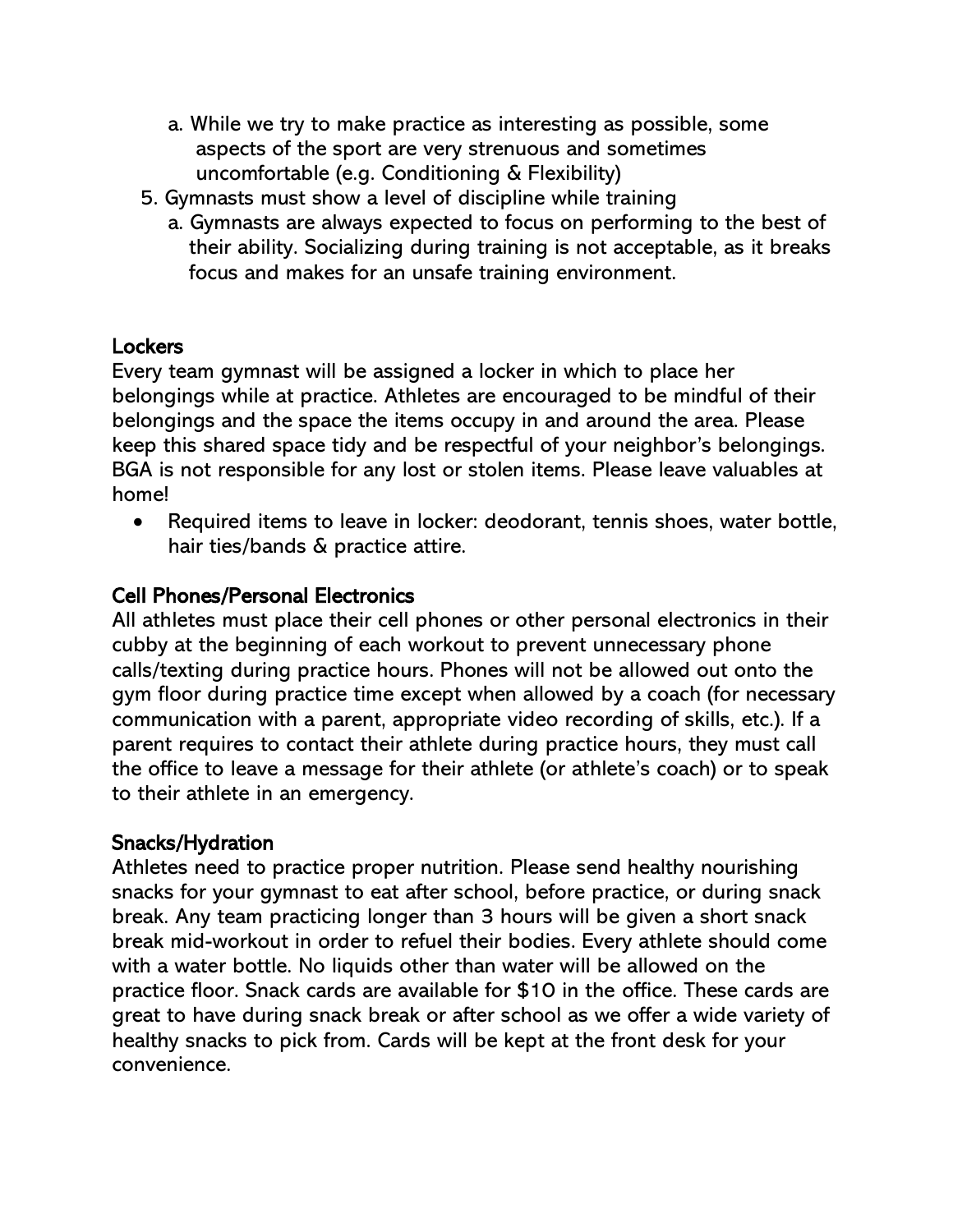#### Discipline Procedure

Whether in the school classroom or in the gym the best environment for learning is a disciplined one. Discipline in this context means that students follow the rules. If a discipline problem occurs the procedure is as follows:

- 1. The coach who noticed the problem will discuss the problem with the gymnast, and the gymnast may be given a verbal reprimand or an alternative assignment.
- 2. Upon a second offense the parents are called and will be made aware of the situation. The gymnast may be asked to leave practice.
- 3. Finally, if discipline problems persist, a conference with the gymnast, the parent, the head coach, and the coach most directly involved with the problem is held. A solution that is suitable for all should be reached.

4. If the problem continues to persist, commitment to the team program may be re-evaluated and the gymnast may be indefinitely dismissed from the team program.

#### Team Communication

We have an open communications policy on our team with gymnasts, parents, and coaches. If any concerns or questions should arise, feel free to call or email the head coach or schedule an appointment. We do require a 24 hour 'cool off' period before meeting about complaints. We also agree to return any calls or emails within 48 hours of being received (during regular business hours). BGA holds 1-2 formal conferences with each gymnast and her parents per year. Other meetings can be arranged upon request.

# 5. COACH/GYMNAST/PARENT TRIANGLE

The parent has one of the most difficult jobs on the coach/gymnast/parent team because they have the smallest role in controlling performance. The combination of a high emotional stake in a gymnast's performance with so little direct control is stressful!

Many times, this stress causes them to lose sight of their role on the team and try to work beyond their limits. This can cause stress for the coach and the gymnast, as well as reduces the effectiveness of this three-part team.

What do we mean by parent's going beyond their roles? The most common ones are of course the parent that begins to "coach" their child. This is the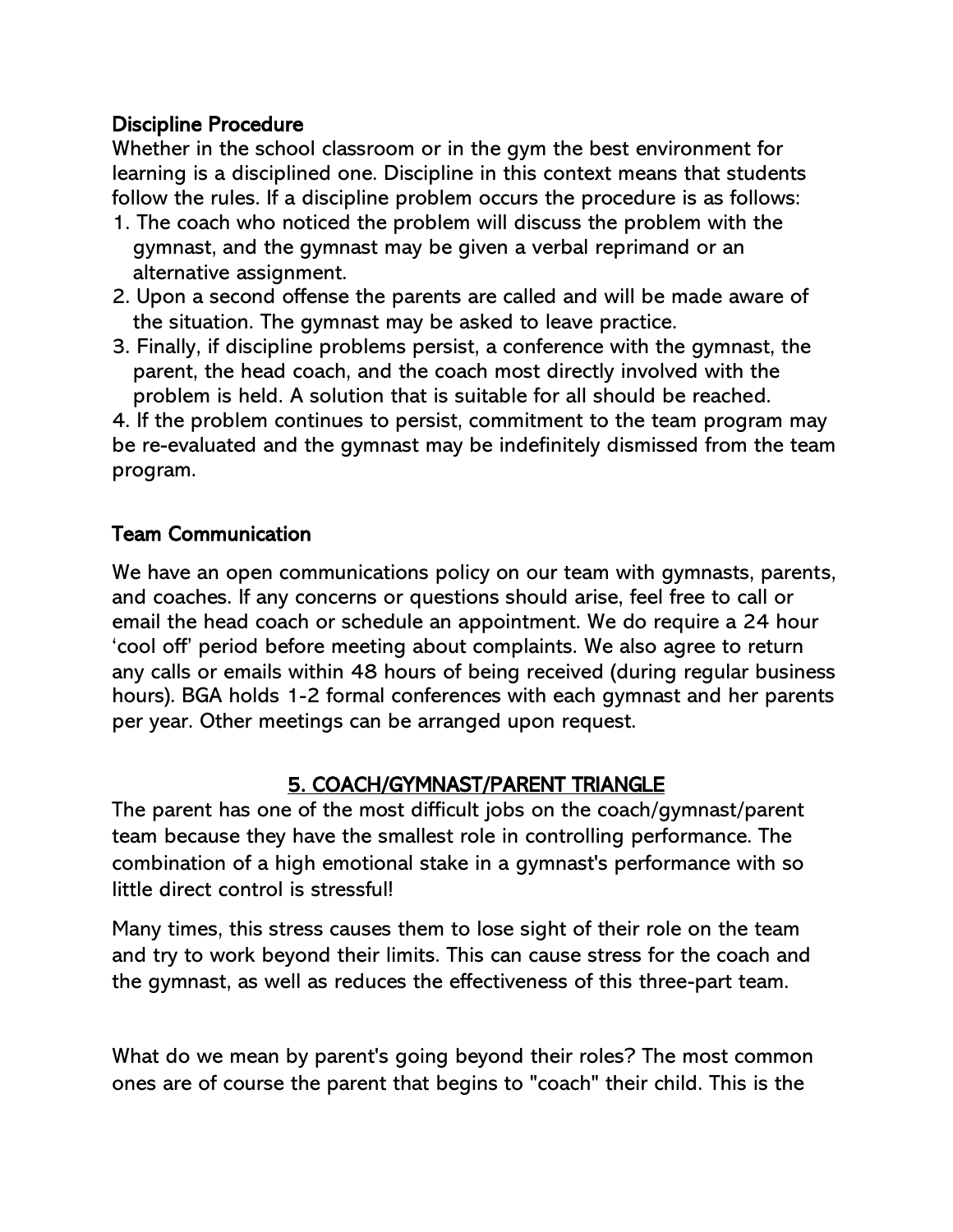parent that begins to try to make technical corrections on the way a skill is being done, or attempts to make decisions on what skills should be in a routine, or feels they know which group their child should be in, or gives corrections to their child at a competition.

\*\*If you choose BGA as the gym to train your child, be sure of your decision and then let us do our jobs. Once your child walks through the gym doors or onto the competition floor, they are our responsibility. We will not allow interference with our coaching. If you have a concern, please talk to the coach at the appropriate time (schedule a meeting with that coach after the 24 hours 'cool off' period). We will explain our side of the situation but will not discuss coaching issues. We may make mistakes, but we are professionals that have trained and continue to train to do this job.

#### Danger signs

- Observing every practice intently.
- Coaching your daughter.
- Learning about technique and deductions and applying it to your gymnast(s).
- Comparing your child and their progress to other gymnasts.

Verbally abusing the gym, its coaches, its facilities yet staying in the program (this usually proves a deeper frustration or problem - find the real problem).

#### \*\* If we find this to be a consistent problem (i.e. gossiping and negativity/creating a toxic atmosphere in our gym, you and your athlete(s) will kindly be asked to leave our competitive program.

Become the essential link in the training triangle of coach/gymnast/parents. Your trust in the coaching staff is paramount. Gymnasts need more encouragement at "plateaus" in their skill development. At times when no progress is being made, or at least it seems that way, showing support is the best thing you can do for your child. While encouragement is essential, please refrain from pressuring the child to "outperform" anyone else or to try skills which may be beyond their present physical ability and therefore dangerous.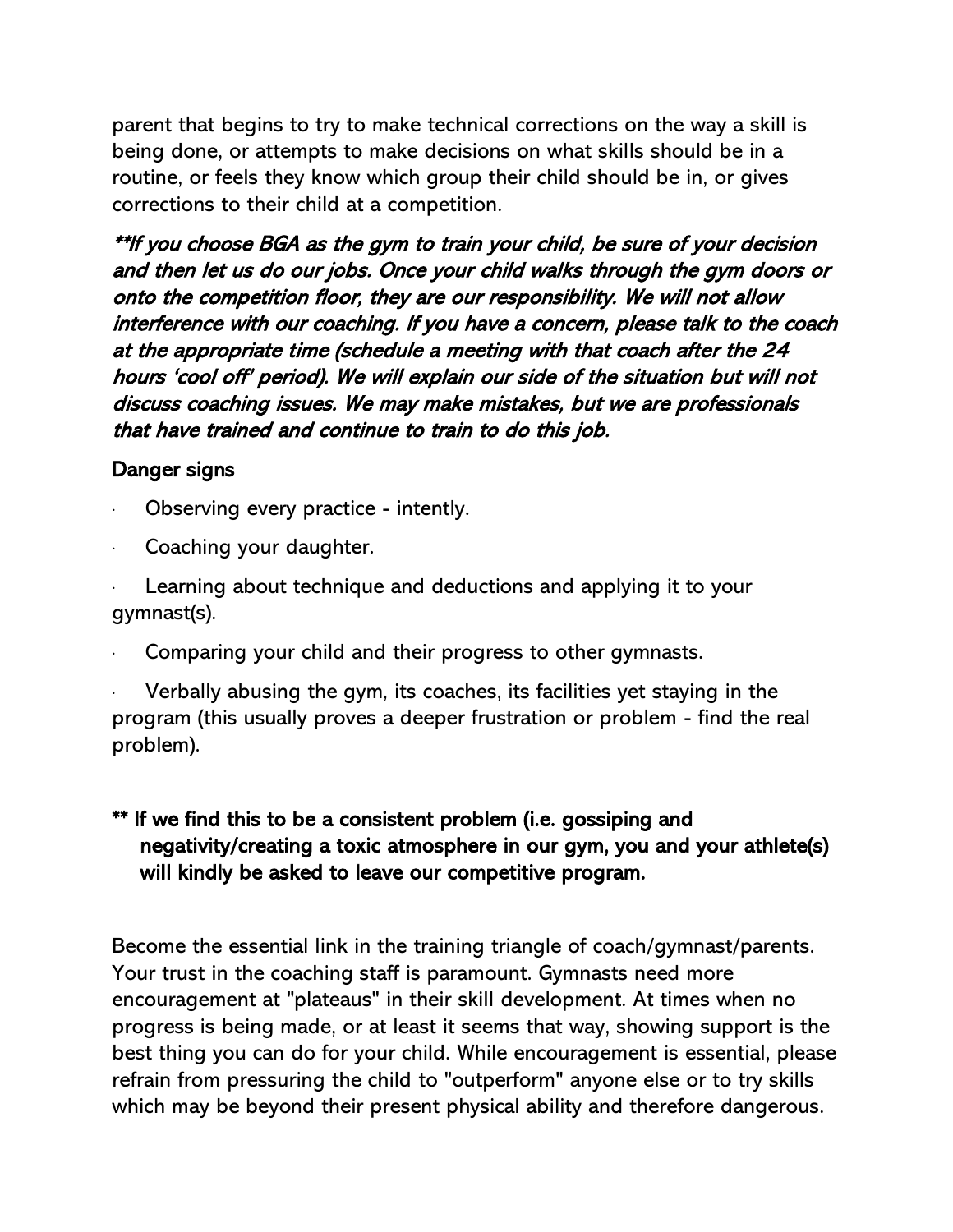Truly believe that we have your daughter's best interest in mind, and we ask you to support the coaching staff during the rough times.

Find out about your gymnast's progress periodically. For a full discussion of your gymnast's progress, make an appointment with the child's coach. If you cannot schedule an appointment, please email the coach for a brief progress report. Advise coaches on adverse situations or stresses the gymnast may be undergoing outside the gym. Should problems arise, communicate with the coaching staff. We would much rather bring the problems to the surface rather than hear about your discontent through the ever present "gossip grapevine".

# 6.ZERO TOLERANCE BULLYING POLICY

Bullying and/or cyber bullying through social media sites WILL NOT be tolerated. If an athlete is caught engaging in bullying another athlete, she will be immediately excused from practice. A meeting with the athlete and her parents will be set up. Upon meeting with the gymnast and her parents and coming to an agreement/solution, the athlete will then be allowed back to practice, contingent on the fact that she does not continue the behavior. If the athlete is caught bullying a second time, she will be permanently excused from the BGA Team Program.

# 7.SOCIAL MEDIA GUIDELINES

It is important to remember being a part of team at BGA is a privilege and not a right. As an athlete taking part on a team at BGA, you are a representative of our organization and us always in the public eye whether you think so or not. This is especially true in the ever-growing world of social media (Facebook, Instagram, Snapchat, Twitter, YouTube, Vine, Vimeo, Tumbler, etc.!). Our athletes and families are held in the highest regard and are role models in our community. As leaders, you have the responsibility to portray your team, coaches, our organization, and yourselves in a positive manner always.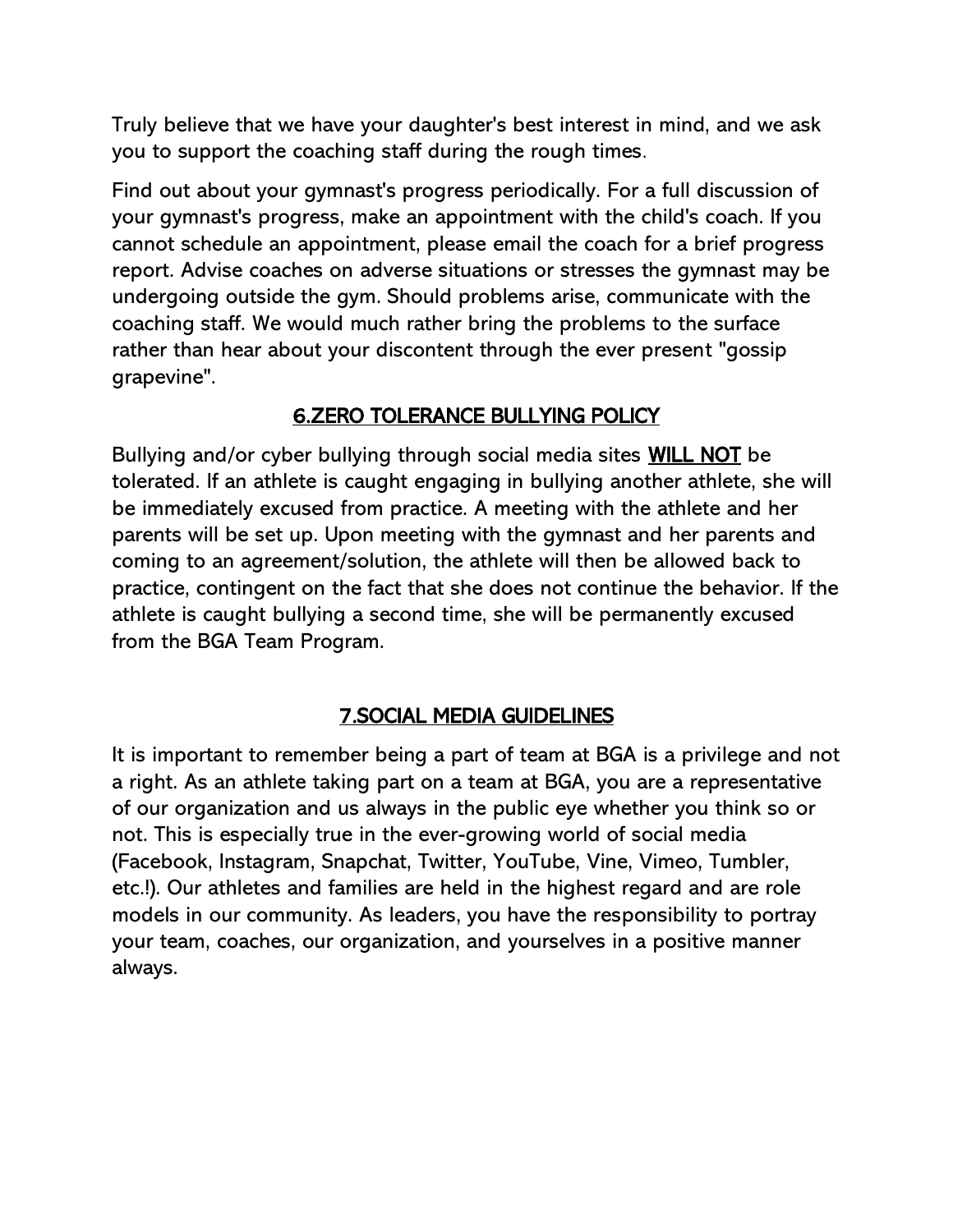#### Social Media and Electronic Communications

All emails, texts, and posts must be transparent, professional, and related solely to gymnastics activities or events. Covered adults may not have out of the program contact with gymnasts on social media. (For example, general communication about a gymnastics activity or an event via a club's social media account is acceptable, but private communication via a coach and/or an athlete's personal social media account is not acceptable.)

· Covered adults must distribute electronic and mobile communications to minor gymnasts openly and publicly: for an example, with a copy to the parents/guardians and/or to the entire team transmitted simultaneously.

Parents and guardians have the right to request that (a) their child not be contacted in any form of electronic communications, or (b) certain information about their child that they designate not be distributed in any form of electronic communications. All such requests will be honored.

# 8.BGA WOMENS COMPETITIVE TEAM CONTACT INFORMATION

#### McKenzie Swallow

[Mckenzie@bismarckgymnastics.org](mailto:Mckenzie@bismarckgymnastics.org) USAG Program Coordinator and Compulsory Head Coach

#### Torrea West

[Torrea@bismarckgymnastics.org](mailto:Torrea@bismarckgymnastics.org) Recreational Program Coordinator and Optional Head Coach